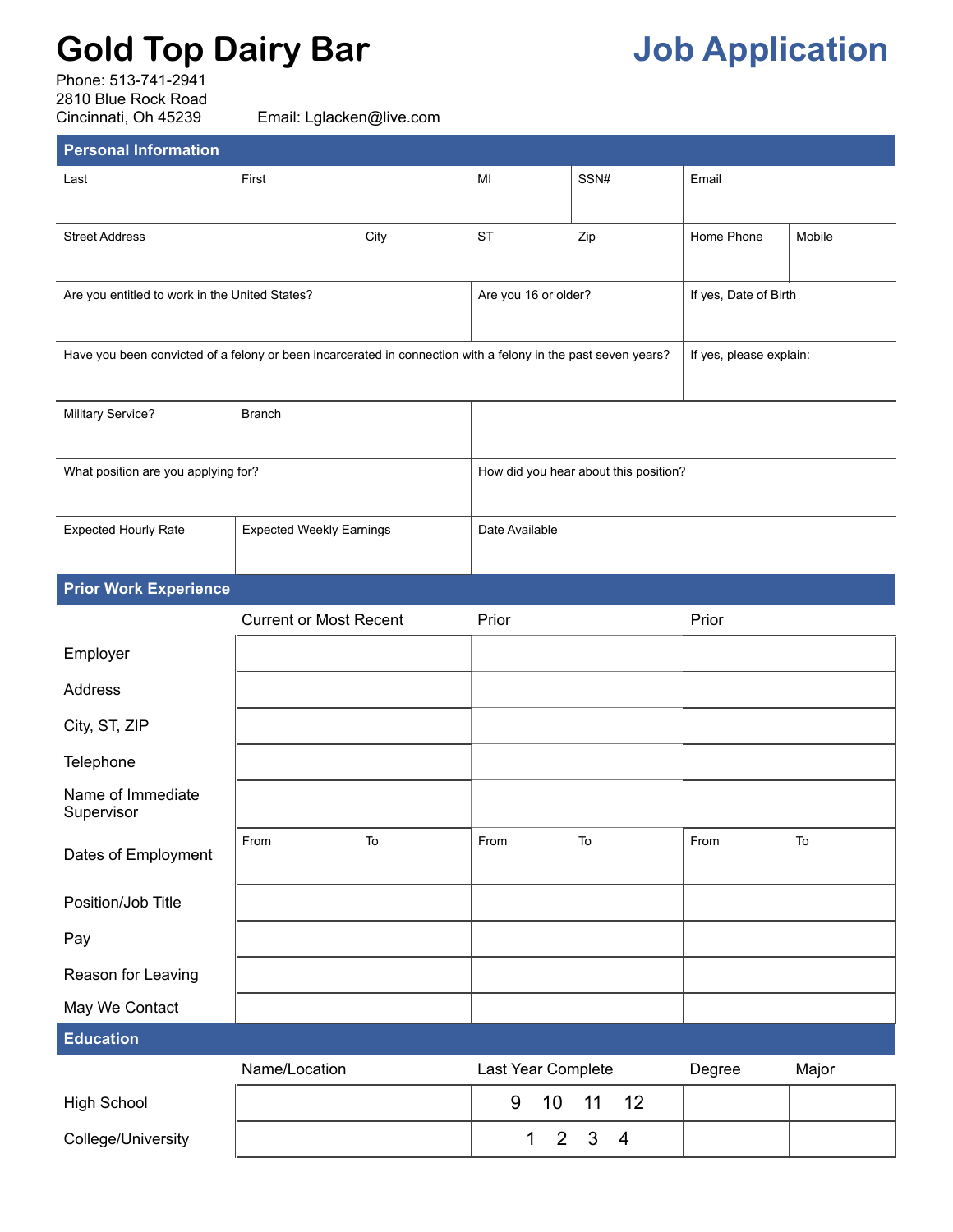| <b>Trade School</b>                                               |  |  |  |
|-------------------------------------------------------------------|--|--|--|
| Other                                                             |  |  |  |
| List any applicable special skills, training<br>or proficiencies. |  |  |  |

| Disclaimer - By signing, I hereby certify that the above information, to the   Signature<br>best of my knowledge, is correct. I understand that falsification of this<br>information may prevent me from being hired or lead to my dismissal if<br>hired. I also provide consent for former employers to be contacted<br>regarding work records. |  | Date |
|--------------------------------------------------------------------------------------------------------------------------------------------------------------------------------------------------------------------------------------------------------------------------------------------------------------------------------------------------|--|------|
|--------------------------------------------------------------------------------------------------------------------------------------------------------------------------------------------------------------------------------------------------------------------------------------------------------------------------------------------------|--|------|

Our hiring requirements for weekend/evening postions:

As much as we'd love to allow everyone the flexibility to work whenever most convenient for them, the reality of our business is that most of our customer traffic occurs in the evenings and on the weekends, especially weekend nights. Those are the important times when we need availability to work. We will try to be as flexible as possible in scheduling around school schedules. A job requirement for the part time evening position is that you must be available to work at least one weekend night (a Friday or Saturday night every week.) If you cannot commit to this, **do not apply**. Our minimum scheduling requirement for evening shift new hires is that you work one weekend closing shift, and two weekday closing shift. If you are hired and are unable to fulfill this requirement, you will be taken off the schedule.

How many hours per week would you like to work in the spring?

(March-May) \_\_\_\_\_\_\_\_\_\_\_\_\_\_\_\_\_\_

in the summer?(June-September)

Please list the times you are available to work on the chart below:

Spring hours: Noon-9:00pm Summer hours: Noon-10:00pm

Please read our hiring requirements before filling out. Keep in mind most of our evening shifts are 5pm to 10pm or 7 pm to 10pm.

|                  | Monday      | Tuesday     | Wednesday     | Thursday     | Friday      | Saturday     | Sunday       |
|------------------|-------------|-------------|---------------|--------------|-------------|--------------|--------------|
| During<br>Spring | <b>XXXX</b> | <b>XXXX</b> | <b>XXXXXX</b> | <b>XXXXX</b> | <b>XXXX</b> | <b>XXXXX</b> | <b>XXXXX</b> |
| From             |             |             |               |              |             |              |              |
| To               |             |             |               |              |             |              |              |
|                  |             |             |               |              |             |              |              |
| During<br>Summer | <b>XXXX</b> | <b>XXXX</b> | <b>XXXXXX</b> | <b>XXXXX</b> | XXXX        | <b>XXXXX</b> | <b>XXXXX</b> |
| From             |             |             |               |              |             |              |              |
| To               |             |             |               |              |             |              |              |

Do you have transportation to work? \_\_\_\_\_\_\_\_\_\_\_\_\_\_\_\_\_\_\_\_